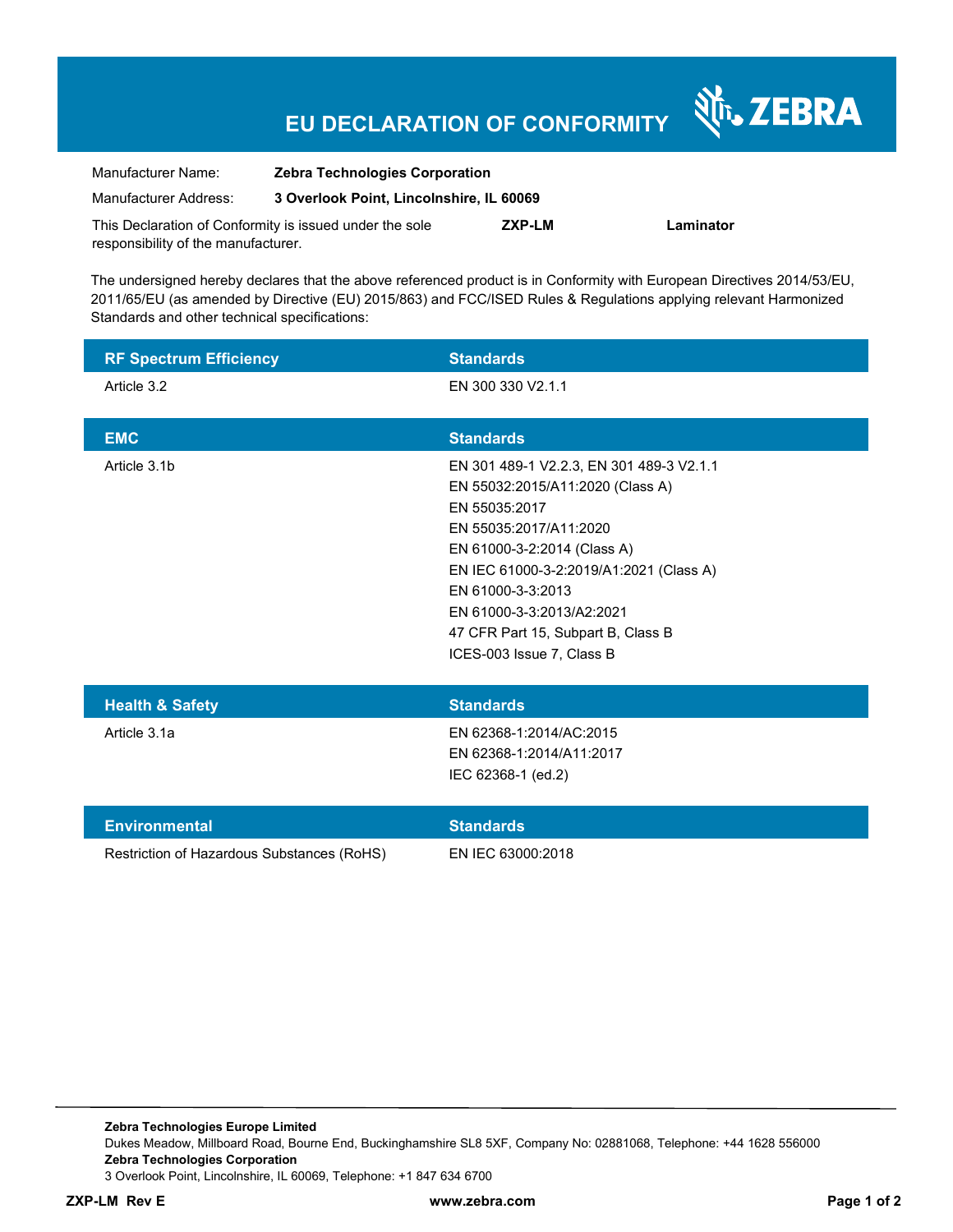## **EU DECLARATION OF CONFORMITY**

With regard to Directive 2014/53/EU, the conformity assessment procedure referred to in Article 17.2(a) and detailed in Annex II has been followed.

US company representative for FCC Supplier's Declaration of Conformity (47 CFR Part 2.1071 to 2.1077) is Jay Cadiz and can be reached at jcadiz@zebra.com.

**Signed on behalf of Zebra Technologies Corporation** 

 $\bigcup$   $\bigcup$   $\bigcup$   $\bigcup$   $\bigcup$   $\bigcup$   $\bigcup$   $\bigcup$   $\bigcup$   $\bigcup$   $\bigcup$   $\bigcup$   $\bigcup$   $\bigcup$   $\bigcup$   $\bigcup$   $\bigcup$   $\bigcup$   $\bigcup$   $\bigcup$   $\bigcup$   $\bigcup$   $\bigcup$   $\bigcup$   $\bigcup$   $\bigcup$   $\bigcup$   $\bigcup$   $\bigcup$   $\bigcup$   $\bigcup$   $\bigcup$   $\bigcup$   $\bigcup$   $\bigcup$   $\bigcup$   $\bigcup$ 

Jay Cadiz **Example 2018 Rev: E** Manager, Compliance Engineering Place: Lincolnshire

*(Authorized Corporate Signature)* Date of Affixing the CE Mark: 1 January 2018 Date: 23 March 2022

Nr. ZEBRA

**Zebra Technologies Europe Limited**  Dukes Meadow, Millboard Road, Bourne End, Buckinghamshire SL8 5XF, Company No: 02881068, Telephone: +44 1628 556000 **Zebra Technologies Corporation**  3 Overlook Point, Lincolnshire, IL 60069, Telephone: +1 847 634 6700